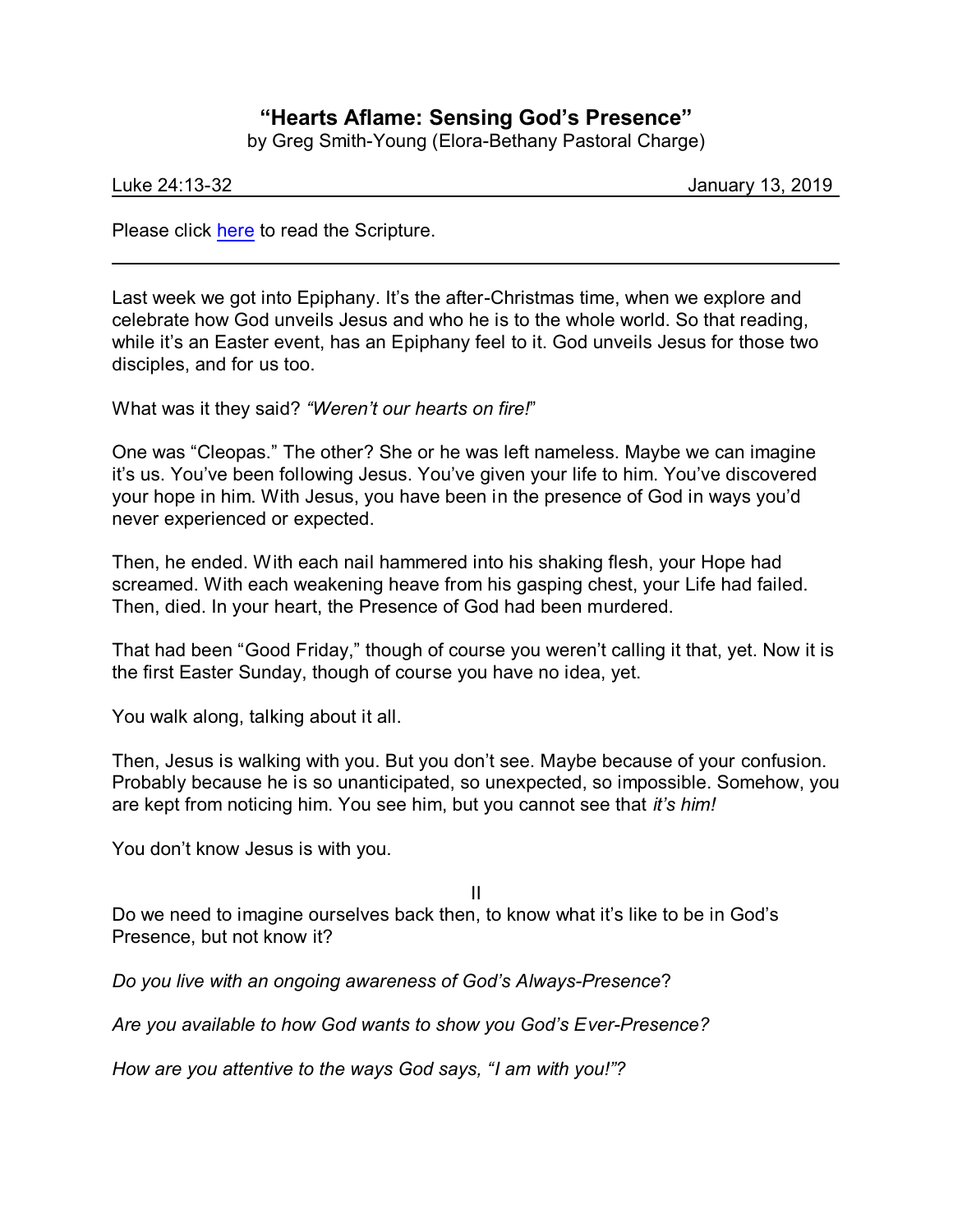Our beloved United Church Creed begins with this: *We are not alone! We live in God's world.*

It calls on us to do this:

*Celebrate God's presence!*

And it finishes with this (again):

*We are not alone! Thanks be to God!*

*Surely, the Presence of God is in this place!* Not just here, in an "official" worship spot? Everywhere.

We believe it. We proclaim it. Do we expect it? Do we celebrate God's Presence because we've experienced its truth? I worry we don't. I know that too often I don't.

So I've gotten involved in something new in the United Church. It's "The Presence Project Network." We've set out to help congregations grow cultures of God's Presence. We're realizing that we need basic ways of living and being and expecting that are aware, and available, and attentive to God's Presence. Not just in worship or prayer times, but coffee time, meeting times, in our neighbourhood times, in our home times, in our workplace times, in our "wherever we are" times.

Why did we lose this sense? Maybe because we've been secularized too, into a flattened experience of the world. Probably because we've bought in that God's Presence is so unanticipated, so unexpected, so impossible.

God is with us. Somehow, we are kept from noticing.

III

But you heard what happens. They get to their home. Since it's getting late, they urge Stranger to stay with them. (Remember, they still have no idea they are in Jesus presence.)

Then, it gets really good! Stranger is their guest, but he starts acting like the host. Takes the bread. Blesses and breaks it. Gives it to them to eat.

But their mouths are so full of dawning astonishment, I don't think they could take another bite.

Then, he's gone. They're left to make sense of what has happened. "*Weren't our hearts on fire when he spoke to us along the road and when he explained the scriptures for us?"*

What if those disciples' experience in Emmaus was extraordinary only because it was the beginning, and we are present with Jesus all the time?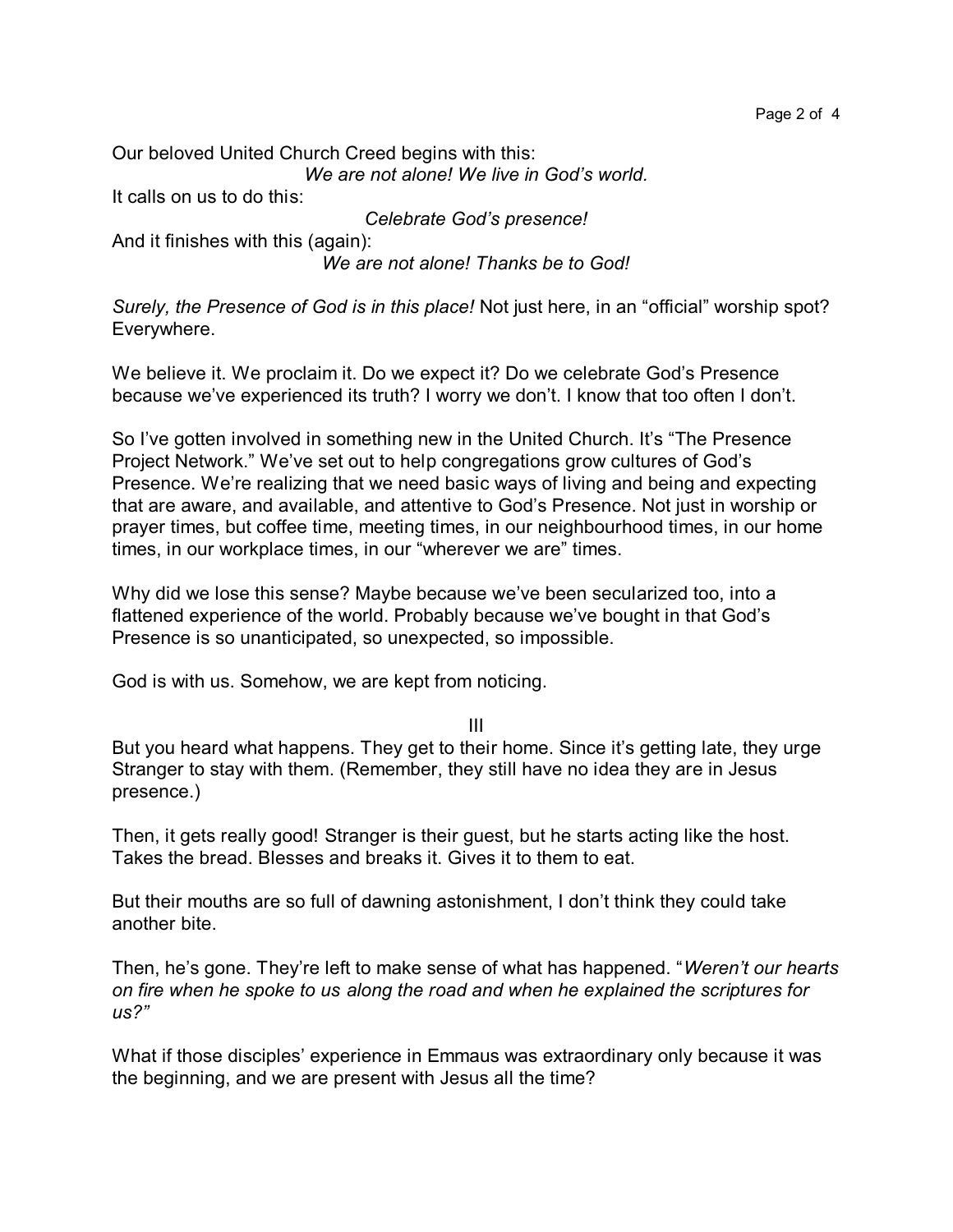We have a big advantage over them. Then, they realized Jesus' physical presence in a particular place and time. Afterwards, Jesus promised to be with his people all the time and everywhere.<sup>1</sup> Then, he was with them similarly to how we are with one another. Now, Jesus is present with us by the Holy Spirit, wherever God the Trinity is, which is everywhere.

IV

Can we sense God's presence?

Remember, even before they knew it was Jesus, they sensed something. Of course, their eyes let them see him. Their ears let them hear him. Maybe they touched him. Maybe they could smell him. That's how we experience each other, through our physical senses.

Yet there was something more. *"Weren't our hearts on fire!"* they said. At first they had not known it was Jesus! Yet there seemed to be a spiritual sense that told them something.

It was when Jesus broke the bread that it clicked. I'm sure it brought to them the last supper they'd had with Jesus, when he'd broken the bread and shared the cup. Now it was something similar, and very physical, that triggered their realization.

These triggers are ordinary, physical things that seem to ignite our spiritual sense. Each of us has our particular triggers.

God's creation can trigger us: a flower, a sunset, a mountain, a forest, and so on. These are not God. They are not divine. Yet our experience of them can point us to their Creator (and ours), warming up our spiritual sensory awareness.

Being in relationship with people can trigger the sense of God's Presence, experiencing belonging, friendship, comfort, ease, laughter, sharing, trusting, caring, loving.

Our spiritual sense of God can be triggered by feelings: gratitude, relief, longing, hunger, thirst, desire, even pain and challenges, ecstasy, peace, joy.

Doing things: creating, exercising, gardening, walking, reading, cooking.

Enjoying beauty: natural, artistic, music, dance, poetry, singing.

Anything can be a trigger. God can use anything to warm up our spiritual sense to

Matthew 28:18-20.